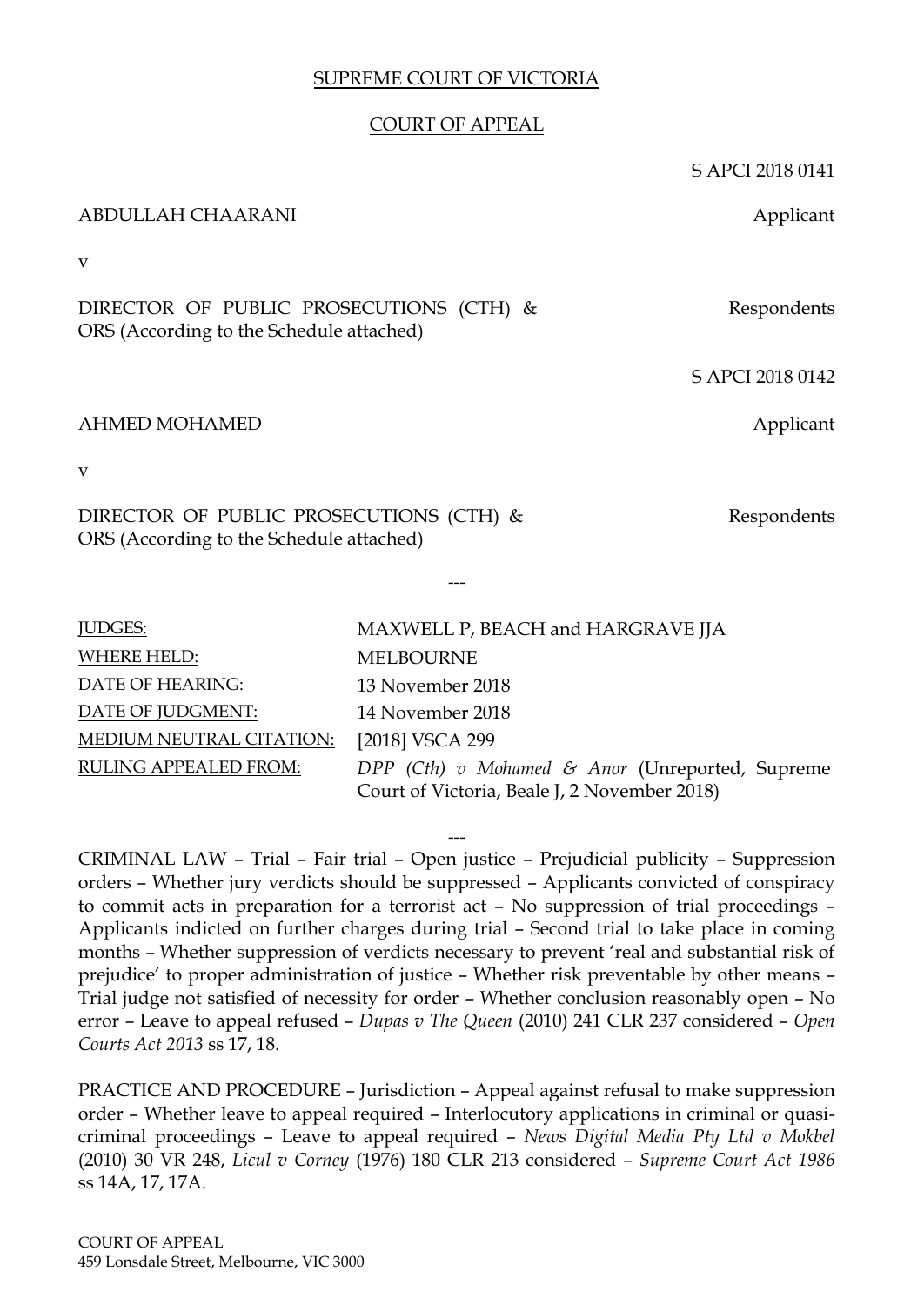APPEALS – Judicial discretion – Function of appellate court – Principles governing appeal – Discretion to make suppression order – Discretion conditioned on judge's state of satisfaction as to necessity of order – Judge not so satisfied – Appellate intervention only if conclusion not reasonably open – *House v The King* (1936) 55 CLR 499, *Enfield City Corporation v Development Assessment Commission* (2000) 199 CLR 135 applied – *Open Courts Act 2013* ss 17, 18, 18(1)(a).

---

| <b>APPEARANCES:</b>                                                | Counsel         | Solicitors                                                      |
|--------------------------------------------------------------------|-----------------|-----------------------------------------------------------------|
| For the Applicant, Chaarani                                        | Mr E M Nekvapil | James Dowsley & Associates                                      |
| For the Applicant, Mohamed                                         | Mr MD Tehan     | Leanne Warren & Associates                                      |
| For the First Respondent                                           | Mr P J Doyle    | Ms A Pavleka, Solicitor for<br><b>Public Prosecutions (Cth)</b> |
| For the Second, Third and Fifth<br>Respondents (S APCR 2018 0141)  | Mr J Quill      | Macpherson Kelley                                               |
| For the Second, Third and Fourth<br>Respondents (S APCR 2018 0142) | Mr J Quill      | Macpherson Kelley                                               |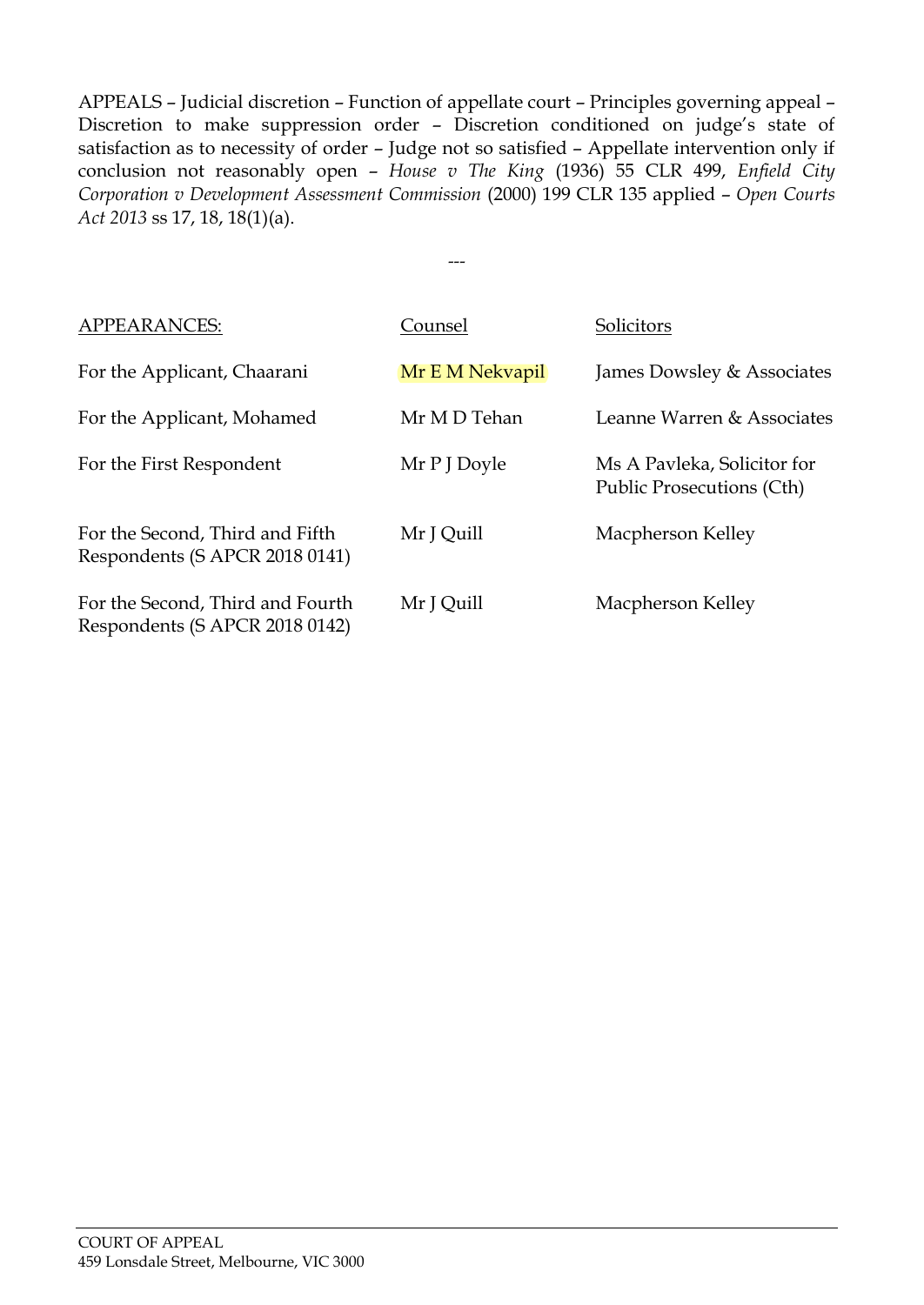## MAXWELL P BEACH JA HARGRAVE JA:

#### *Summary*

<span id="page-2-0"></span>1 Under s 18(1)(a) of the *Open Courts Act 2013* ('Open Courts Act'), a court may make a 'proceeding suppression order' if satisfied that the order

> is necessary to prevent a real and substantial risk of prejudice to the proper administration of justice that cannot be prevented by other reasonably available means.

The provision gives the following example:

Another reasonably available means may be directions to the jury.

- 2 In the present case, application was made for an order under s 18(1)(a) at the conclusion of a criminal trial, following the return by the jury of guilty verdicts. There had been no suppression order with respect to the proceedings in the trial, which had been widely reported. The applicants, having been found guilty, applied for an order that the verdicts be suppressed.
- 3 Both applicants have been charged with other offences, and their trial on those charges is due to start in the early months of 2019. The basis of their application was that an order was necessary 'to prevent a real and substantial risk of prejudice' to the fair trial of those charges. It was contended that the judge should be satisfied that there was such a risk and that it could not be prevented by 'other reasonably available means'.
- 4 The trial judge refused the application. His Honour expressed his conclusion in these terms:

So mindful of also what the High Court have said about the capacity of juries to follow directions and not to allow the notoriety of some of the accused who come before juries to predetermine the outcome, I am of the view that any danger of unfair prejudice to the accused men can be dealt with in that fashion.

5 The applicants have sought leave to appeal from his Honour's ruling. They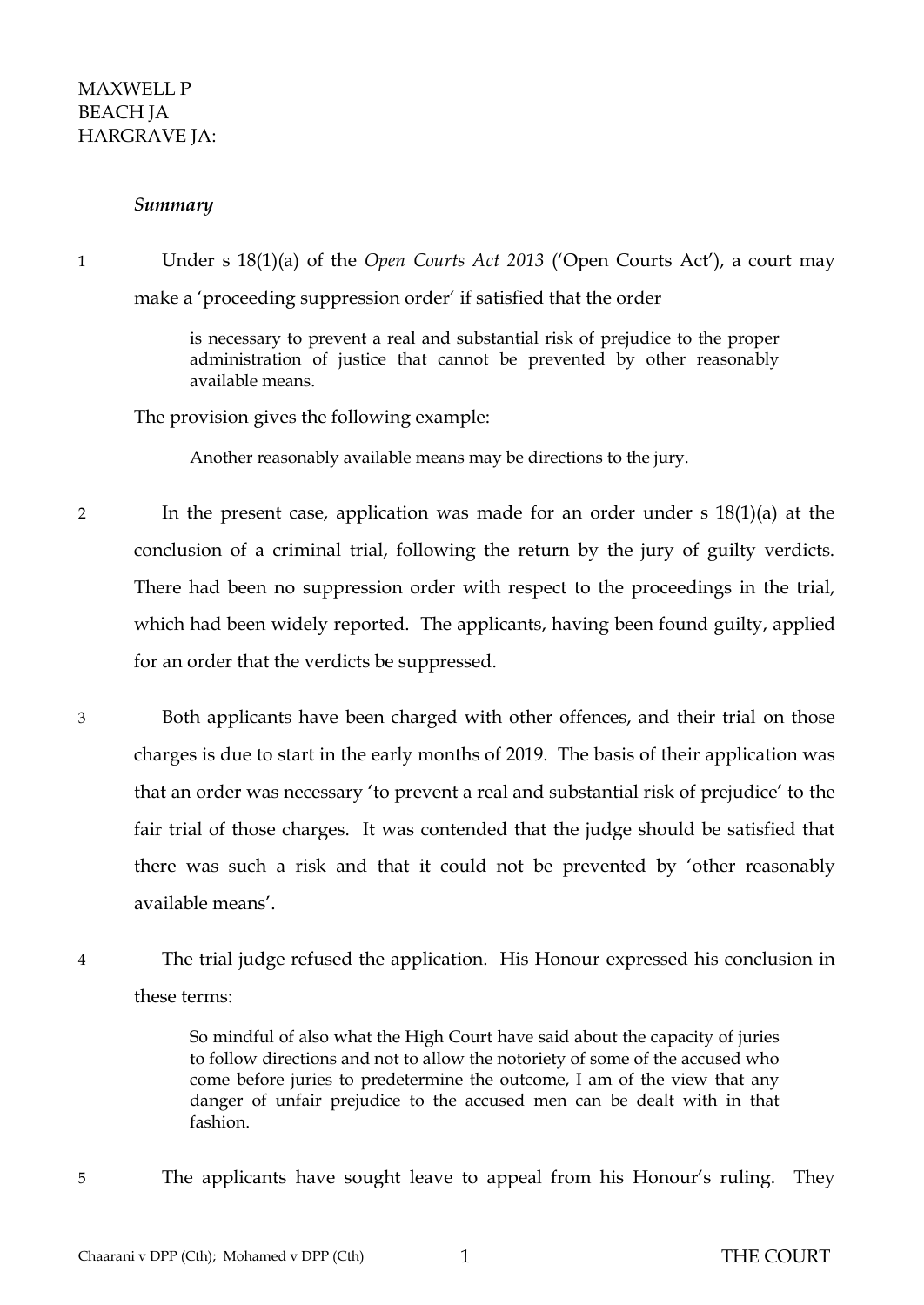submit that his Honour's decision was affected by one or more specific errors, discussed below. But the central submission is that, having regard to the nature of the charges the subject of the present trial and of the 2019 trial respectively, and the close proximity in time between the trials, his Honour was bound to be satisfied that the order was 'necessary' within the meaning of s 18(1)(a).

- 6 For reasons which follow, we reject the applicants' submission. We are not persuaded that his Honour was obliged, in the circumstances, to be satisfied that a suppression order was necessary in the terms specified in s 18(1)(a). On the contrary, in our respectful opinion, it was well open to the judge to conclude that the ground of necessity was not made out. Had we had to decide the question for ourselves, we would have come to the same conclusion. Leave to appeal must therefore be refused.
- 7 We conclude by recording our appreciation of the quality of the submissions provided by the parties (including the media respondents). Of necessity, the leave application was brought on and argued at very short notice, and we were greatly assisted by what was said both in writing and orally.

#### *Background circumstances*

- 8 On 2 November 2018, following a nine week trial, the applicants were convicted of conspiracy to carry out acts in preparation for, or planning, a terrorist act contrary to ss 11.5(1) and 101.6(1) of the *Criminal Code Act 1995* (Cth) Sch 1 ('Criminal Code'). Later the same day, the trial judge heard and rejected their applications for a proceeding suppression order under ss 17 and 18 of the Open Courts Act.
- 9 The trial commenced before Beale J on 16 July 2018. No suppression order was made, and the evidence and submissions at the trial were widely reported in the media, including the applicants' names.
- 10 On 7 September 2018, during the course of the trial, the applicants and a third person were indicted on further charges — of attempting to engage in a terrorist act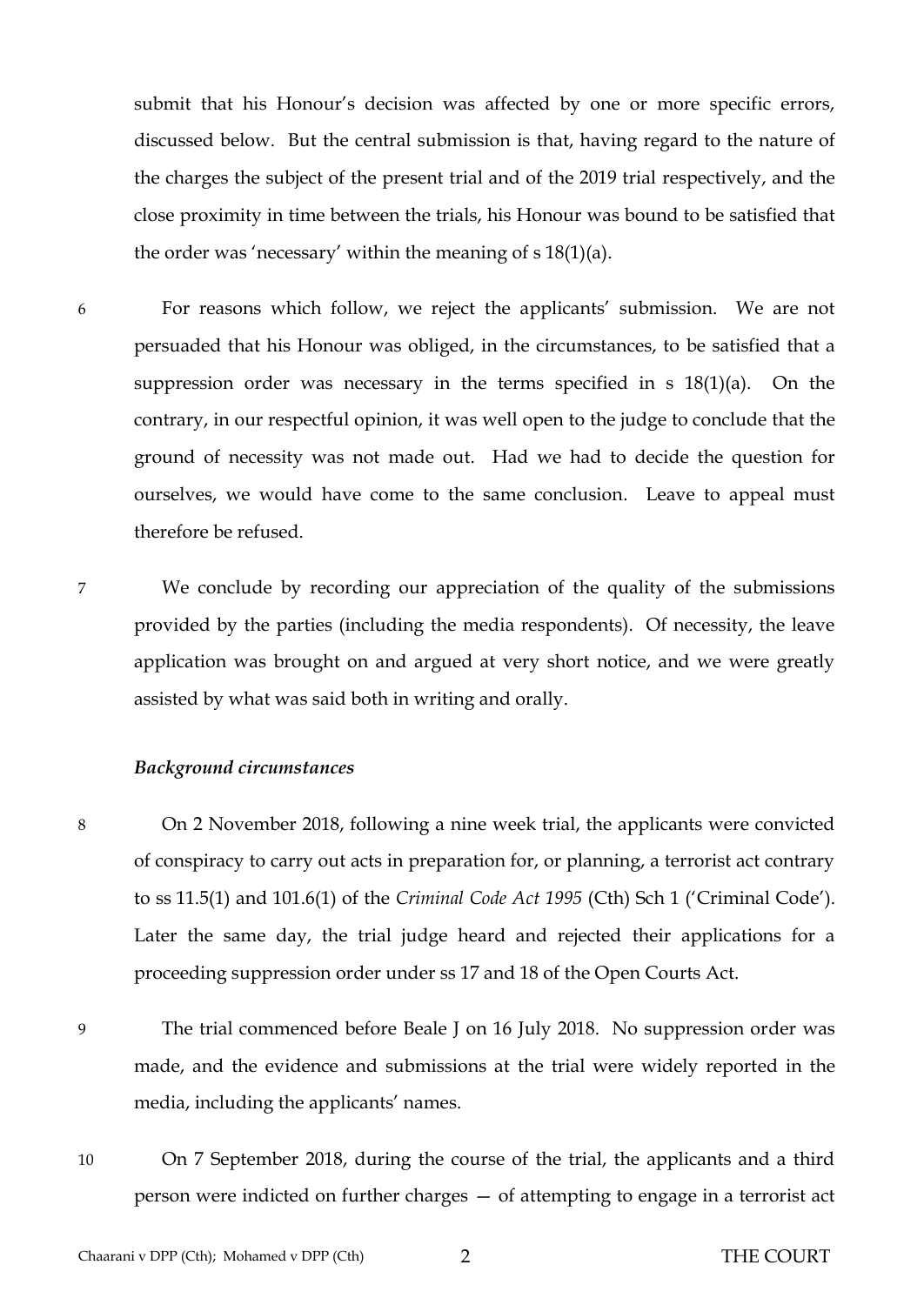(contrary to ss 101.1(1), 11.1(1) and 11.2A(1) of the Criminal Code) and engaging in a terrorist act (contrary to ss 101.1(1) and 11.2A(1) of the Criminal Code).

- 11 The basis of each application for a proceeding suppression order was that the applicants are facing a second trial on the further charges, due to commence on 29 January 2019.
- 12 As mentioned earlier, the applicants sought a suppression order prohibiting any report of the guilty verdicts returned against them in the first trial, until the verdict in the second trial. The applications were sought on the basis that the order was necessary to prevent a real and substantial risk of prejudice to the proper administration of justice in the second trial, which risk could not be prevented by other reasonably available means.
- <span id="page-4-0"></span>13 The applicants relied upon s 18(1)(a) of the Open Courts Act, which provides:
	- (1) A court or tribunal … may make a proceeding suppression order if satisfied as to one or more of the following grounds—
		- (a) the order is necessary to prevent a real and substantial risk of prejudice to the proper administration of justice that cannot be prevented by other reasonably available means;
- 14 Following the judge's refusal of the applications, counsel for the applicants indicated that they would seek leave to appeal to this Court, and sought an interim suppression order to preserve their clients' appeal rights. The judge acceded to that application and made an interim order prohibiting publication of the fact that the jury had returned verdicts and that an interim suppression order had been made in respect of those verdicts. The order was expressed to subsist until the determination of the applicants' appeals to this Court.
- 15 The applicants have now filed applications for leave to appeal and written cases. Each application for leave to appeal identifies a single proposed ground of appeal as follows:

The learned trial judge erred in finding that a suppression order suppressing the jury's verdict was not necessary to prevent a real and substantial risk of prejudice to the proper administration of justice.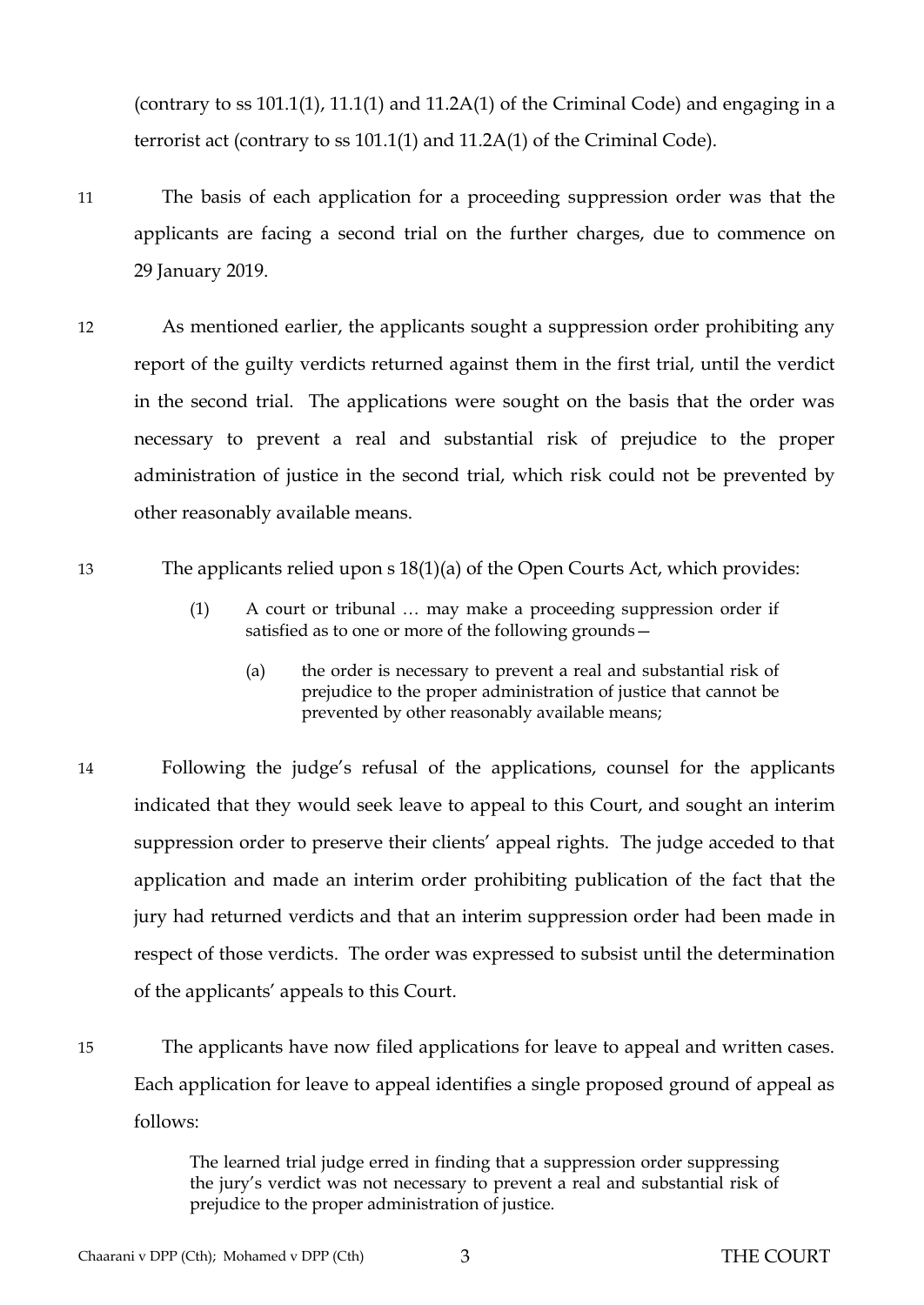- 16 While both applications for leave to appeal accept that leave is required and assert that leave should be granted because the appeals have a real prospect of success, in his written case the applicant Chaarani argues that leave is not required. In Chaarani's submission, the appeal to this Court is an appeal under s 17(2) of the *Supreme Court Act 1986* ('Supreme Court Act'), and not one to which s 14A applies. Chaarani submits that s 14A has no application because his appeal is not a 'civil appeal' as defined in  $s14A(3)$ .<sup>1</sup>
- 17 In their written cases, the applicants seek orders that, if leave is necessary, leave to appeal be granted, the appeals be allowed and the orders of the judge be set aside. Rather than seeking a remitter to the Trial Division, each applicant also seeks an order that this Court grant the proceeding suppression orders that were sought from the judge.

#### *This Court's jurisdiction*

18 Section 17(2) of the Supreme Court Act provides:

Unless otherwise expressly provided by this or any other Act, an appeal lies to the Court of Appeal from any determination of the Trial Division constituted by a Judge of the Court.

- 19 Section 17A deals with restrictions on this otherwise unlimited power. The relevant subsections of s 17A, for present purposes, are:
	- (3) Except as provided in Part 6.3 of Chapter 6 of the *Criminal Procedure Act 2009*, an appeal does not lie from a determination of the Trial Division constituted by a Judge of the Court … made on or in relation to the trial or proposed trial of a person on indictment.
	- …

 $\overline{a}$ 

(4) Subject to subsection (4A) or (4B),<sup>2</sup> an appeal does not lie to the Court

<sup>2</sup> Subsections (4A) and (4B) make sub-s (4)(b) inapplicable in the case of interlocutory appeals under the *Criminal Procedure Act 2009* and applications under certain parts of the *Criminal* 

<sup>1</sup> Section 14A(3) provides:

For the purposes of this section, *civil appeal* means an appeal from a judgment or order made in exercise of civil jurisdiction, including an appeal by way of re-hearing or judicial review, for which this Act, any other Act or the Rules provide an appeal to the Court of Appeal.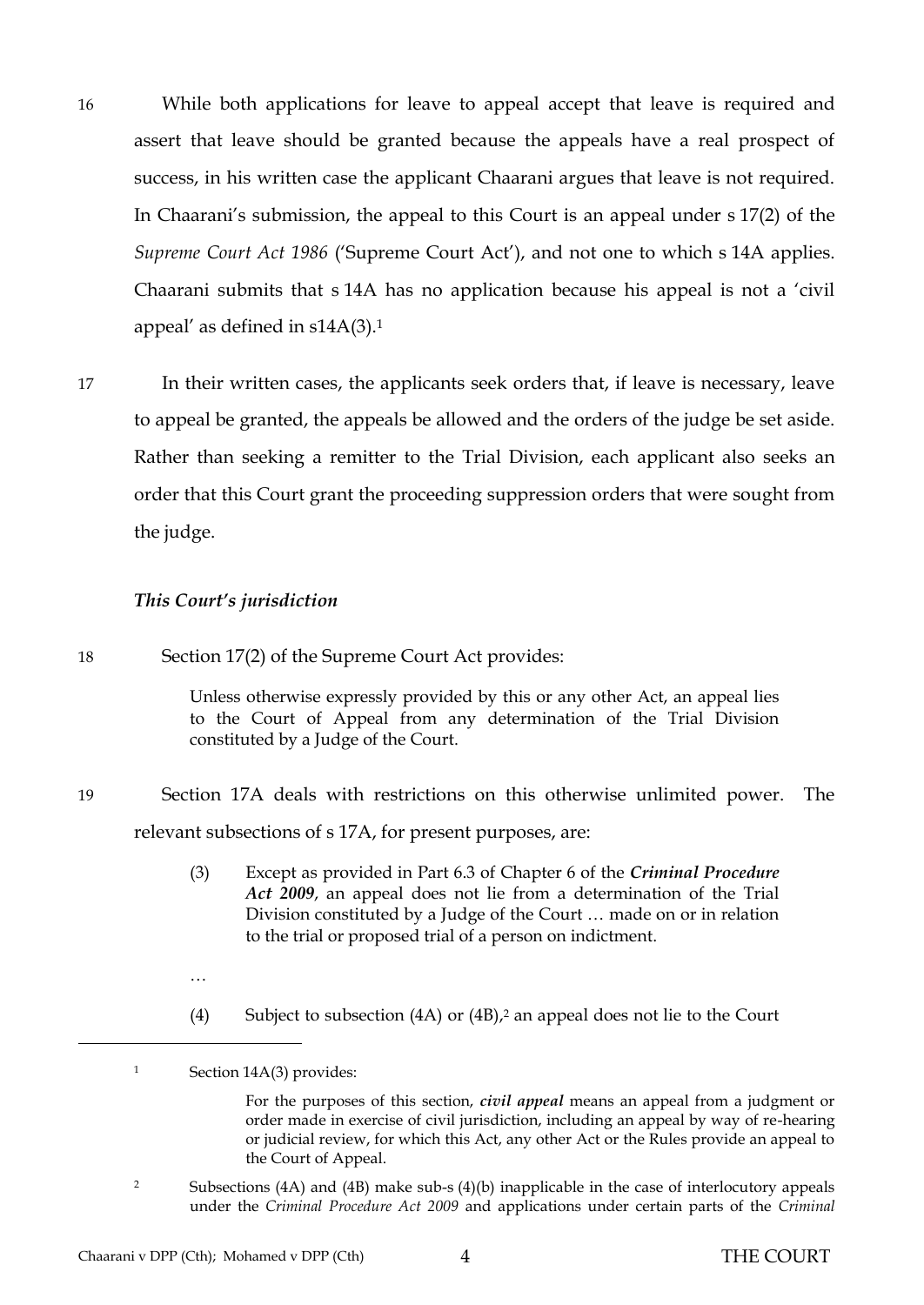of Appeal—

…

- (b) without leave of the Court of Appeal, from a judgment or an order in an interlocutory application, being a judgment or order given by the Trial Division constituted by a Judge of the Court … in a criminal proceeding or quasi-criminal proceeding except in the following cases—
	- (i) when the liberty of the subject or the custody of minors is concerned;
	- (ii) a decision dismissing a proceeding for want of prosecution;
	- (iii) any cases prescribed by the Rules.

20 The question of whether a judge's refusal to make a suppression order during the course of criminal proceedings requires leave to appeal was considered by this Court in *Re Applications by Chief Commissioner of Police (Vic) for Leave to Appeal*. <sup>3</sup> In that case, the Court analysed a number of authorities, $4$  before expressing itself as being prepared to assume (without deciding) that s 17A(3) did not operate to deprive the applicant in that case of an appeal to the Court of Appeal. In *Re Applications*, the court was prepared to assume that there was an appeal because the court reached a 'firm and united view' that there was no basis for the making of the suppression orders sought by the applicant and refused by the primary judge.

21 The right of an appeal in a case like the present one was, however, put beyond doubt by this Court's decision in *News Digital Media Pty Ltd v Mokbel*. <sup>5</sup> In that case, Warren CJ and Byrne AJA held that suppression orders made in the course of criminal proceedings did not affect the conduct of the trial of the accused and were not an integral part of the trial process. Their Honours concluded that the required nexus in s 17A(3) between the trial and the making of suppression orders did not exist.<sup>6</sup> Buchanan JA also held that s 17A(3) had no application. This was because the

- 4 Ibid 279–284 [14]–[22].
- 5 (2010) 30 VR 248 ('*News Digital Media'*).
- 6 Ibid 257 [29].

*Organisations Control Act 2012*. For present purposes, these exceptions are not relevant.

<sup>3</sup> (2004) 9 VR 275 ('*Re Applications'*).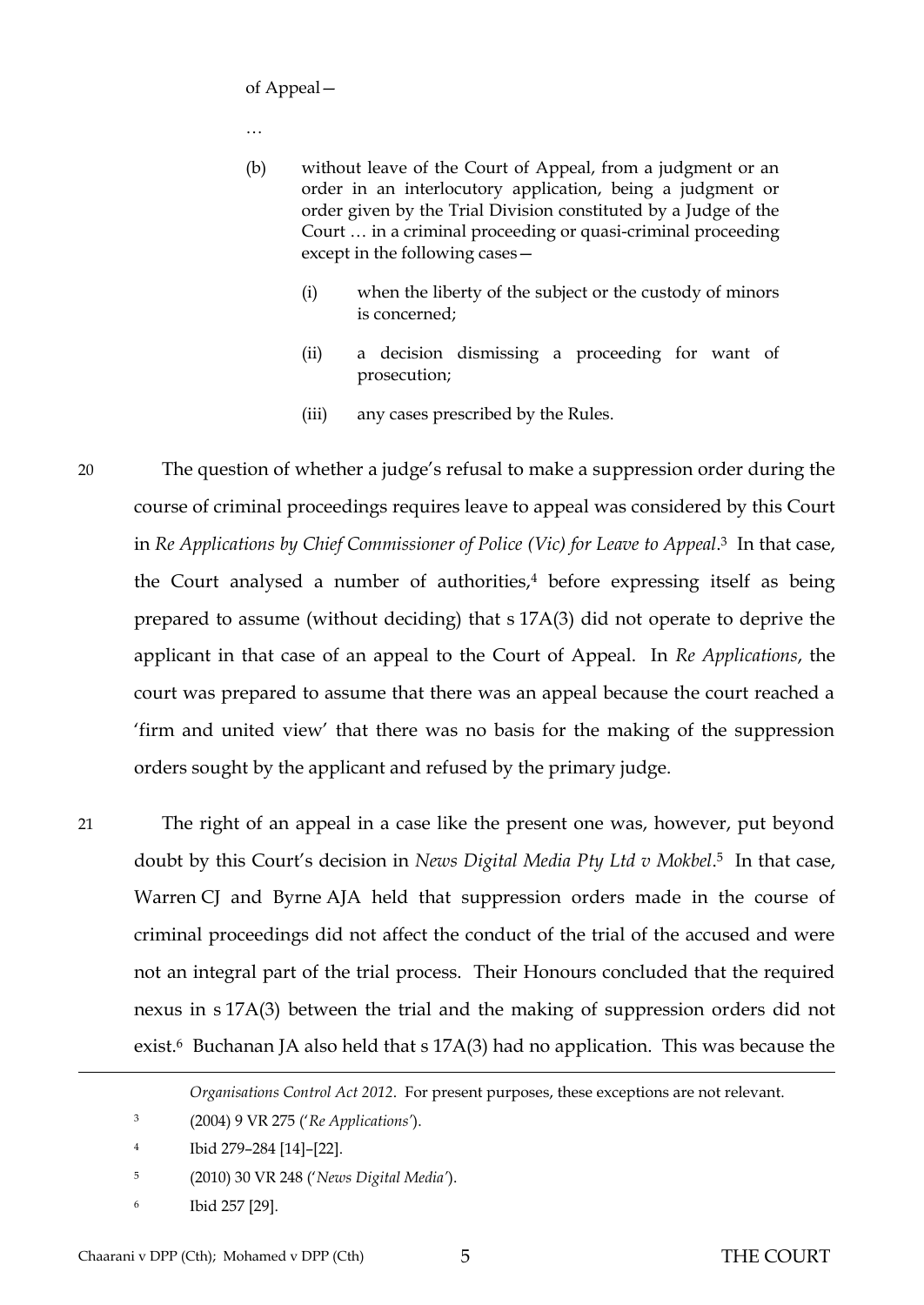purpose of that section was to avoid the fragmentation of criminal trials by appeals brought from rulings before or during the course of a trial. His Honour concluded that an appeal in relation to a suppression order does not have that effect.<sup>7</sup>

- 22 We turn to the issue of whether the applicants require leave to appeal. There is force in the contention that the applicants' proposed appeals are not civil appeals within the meaning of s 14A(3). That, however, is not the end of the matter. Section 17A(4)(b) imposes a leave requirement from orders in interlocutory applications in a criminal proceeding or quasi criminal proceeding except in cases not relevant in this proceeding.
- 23 In *In the matter of an application by the Chief Commissioner of Police (Vic)*, <sup>8</sup> the High Court dismissed an appeal from this Court's decision in *Re Applications*. In the course of the High Court judgments, the Court considered the issue of whether the Chief Commissioner had required leave to appeal to the Court of Appeal by reason of s  $17A(4)(b)$  as it was then in force.
- 24 The plurality<sup>9</sup> expressed the view that the Court of Appeal's application of the test in *Licul v Corney*<sup>10</sup> to the interpretation of s 17A(4) was correct, as the orders made at first instance were interlocutory because they did not finally dispose of any rights, and none of the exceptions to s 17A(4)(b) were said to be engaged.11 Kirby J, in a separate judgment, also came to the conclusion that the Chief Commissioner had required leave to appeal to the Court of Appeal against the primary judges' refusal to make suppression orders.<sup>12</sup>
- 25 In our view it is plain that the applicants require leave to appeal under s 17A(4)(b). There was no submission made to us that the approach to s 17A(4)

- <sup>9</sup> Gleeson CJ, McHugh, Gummow, Hayne and Heydon JJ.
- 10 (1976) 180 CLR 213.
- <sup>11</sup> *In the Matter of an Application* (2005) 79 ALJR 881, 886 [28].
- <sup>12</sup> Ibid 898 [104].

<sup>7</sup> Ibid 276 [110].

<sup>8</sup> (2005) 79 ALJR 881 ('*In the Matter of an Application*').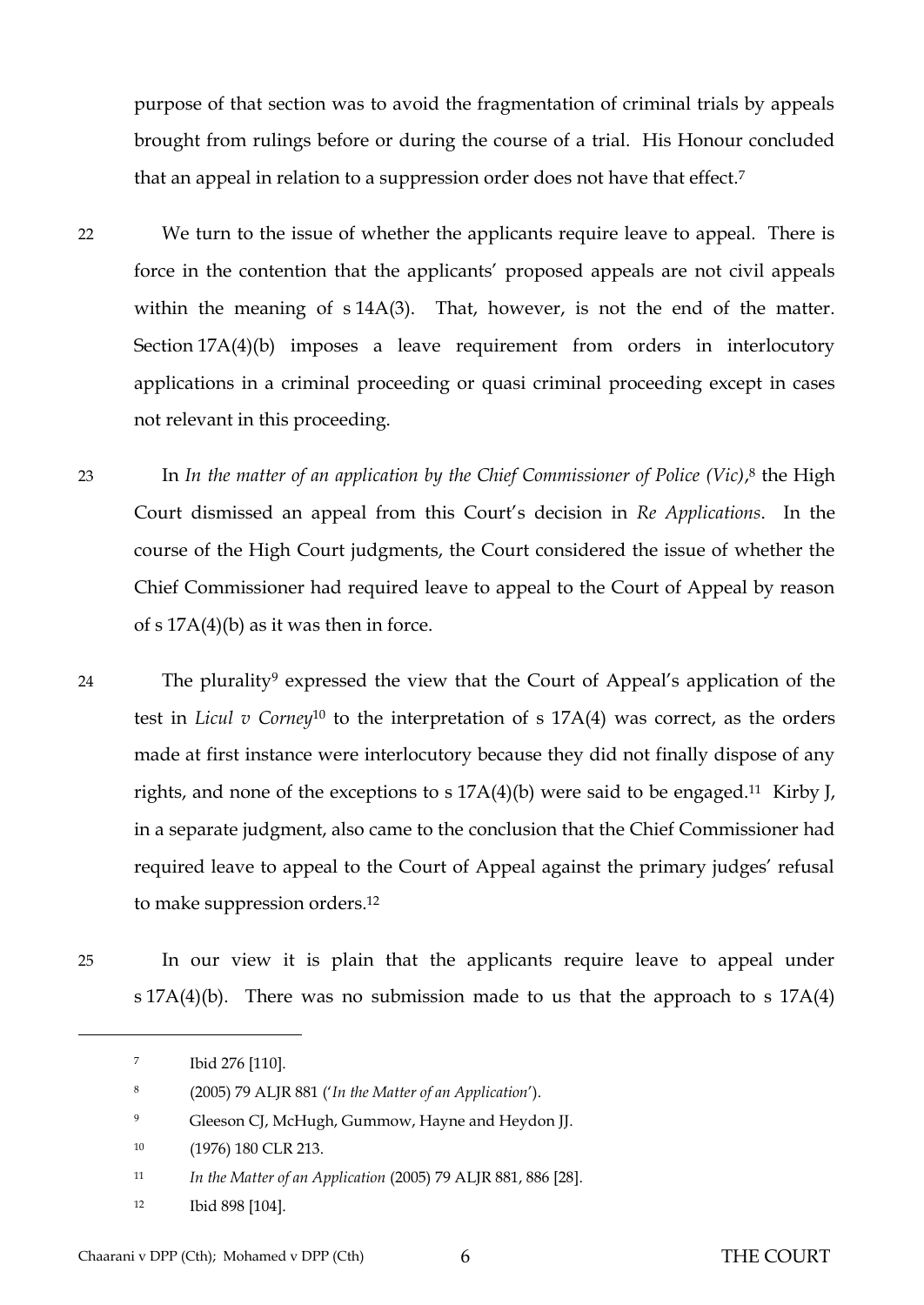which has been taken since *Licul v Corney* is erroneous. We turn now to the substantive issue debated in these applications.

### *Judge's reasons*

26 The judge delivered short ex tempore reasons for his refusal to make the suppression orders sought.

27 First, the judge said that the matter had been reported in the press extensively over many weeks and that that reporting had included the fact that the trial had now reached the stage of jury deliberations. The judge went on:

> I think we should respect the intelligence of the public, and it would be the most obvious inference if there was a media blackout now, that the accused — that the reason for the blackout is that the accused had been found guilty. If they had been found not guilty, one would have expected that to be extensively reported in the press.

28 The judge then said (with respect, completely correctly) that there is a strong presumption in favour of open justice. The judge went on:

> Consistent with that presumption, the media have been reporting this trial over the past couple of months and there is a public interest in the outcome of the proceeding being known.

29 Next, the judge referred to the second trial commencing in late January, but said that it was 'probable that it will not get before a jury until mid-February'.

30 The judge then referred to the capacity of the judge hearing the second trial to 'weed out members of the panel' who have more than a superficial knowledge of the accused who are on trial. His Honour then turned to the ameliorative effect of jury directions. The judge said:

> I am of the view that even if there were members of the public on the next jury who were familiar with the outcome and personalities involved in this trial, that jury directions would be [given] to see they decided the case on the evidence, not based on prejudice, or sympathy, or whatever knowledge they may have about the accused men from this trial.

> The ability of juries to follow directions has, to my mind, been confirmed in this trial by the fact that, for instance, whilst the jury heard evidence from [a witness] that he had pleaded guilty to conspiring with, amongst others,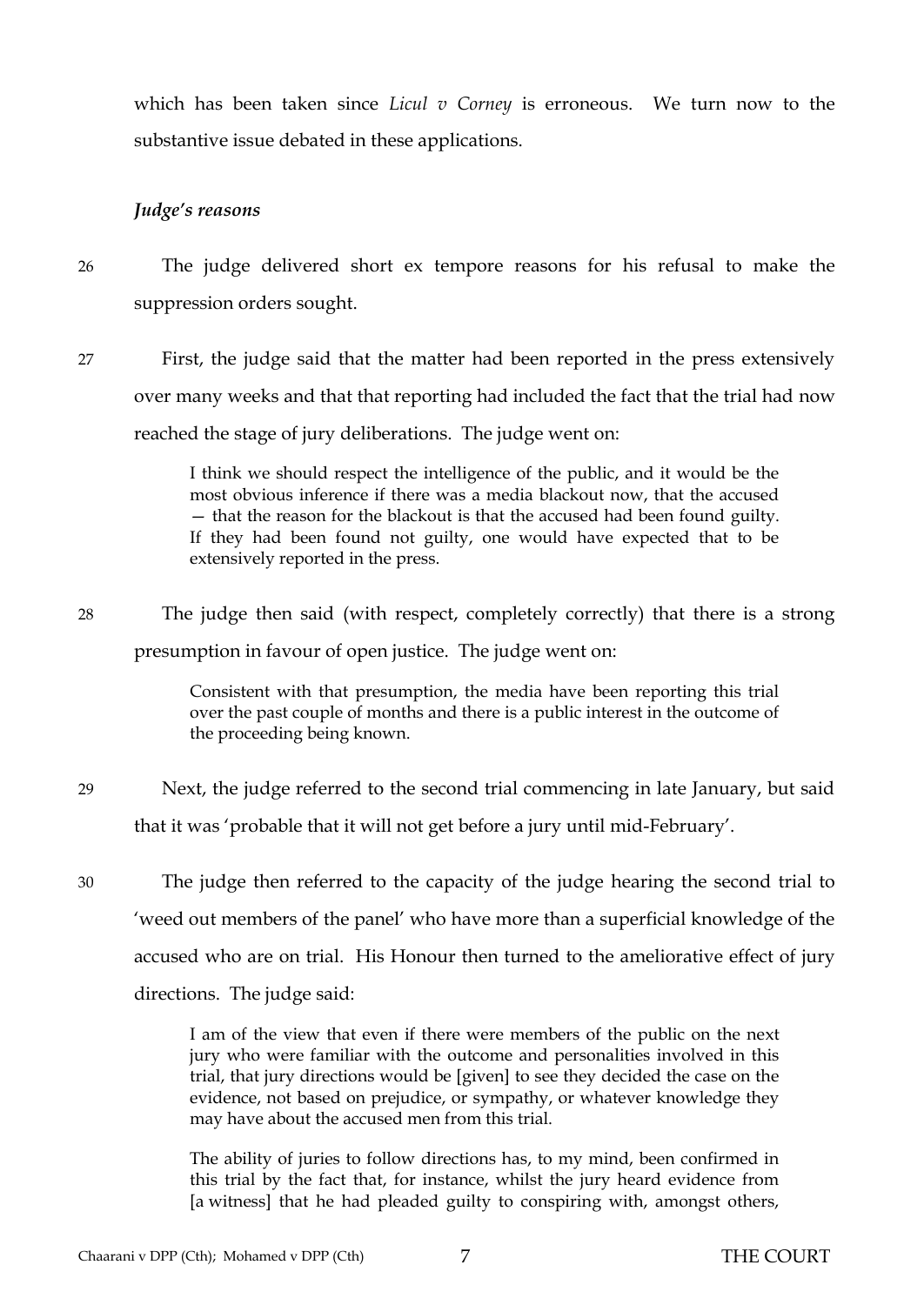[another accused], it is my interpretation of the jury deliberations and the [jury] question that was asked yesterday, they did not jump to conclusions because [the witness] had pleaded guilty to conspiring with [the other accused] and the others. They followed the direction to treat that as just another piece of evidence to keep it in perspective. They gave careful consideration to the whole of the evidence. That is certainly the impression I formed of this jury in the way it went about its task.

31 The judge then referred to what the High Court has said in the past about the capacity of juries to follow directions and not to allow the notoriety of some of the accused who come before them to predetermine the outcome.13 The judge concluded that, in his view, any danger of unfair prejudice to the accused could be dealt with by appropriate directions and that it was inappropriate to make the suppression order that had been sought.

#### *The applicants' complaints*

- 32 The applicants make four complaints of specific error. First, the applicants submit that the judge was wrong when he concluded that the 'obvious inference if there was a media blackout now' was that the accused had been found guilty.
- 33 Secondly, the applicants submitted that the judge did not properly consider the nature and degree of the real and substantial risk of prejudice to the proper administration of justice in the second trial. It was also submitted that the judge failed to adequately weigh the prejudice which would arise from the reporting of a guilty verdict on terrorism charges in the context of the upcoming trial.
- 34 Thirdly, it was submitted that the judge erred in relying on the time until the commencement of the second trial as a mitigating factor against any possible prejudice. The second trial was submitted to be 'imminent'. It was contended that the impact of the publication of the guilty verdicts will not have dissipated by the time the jury is empanelled in the second trial.
- 35 Fourthly, the applicants submitted that the judge erred in concluding that

l

<sup>13</sup> See, eg, *Dupas v The Queen* (2010) 241 CLR 237 ('*Dupas*').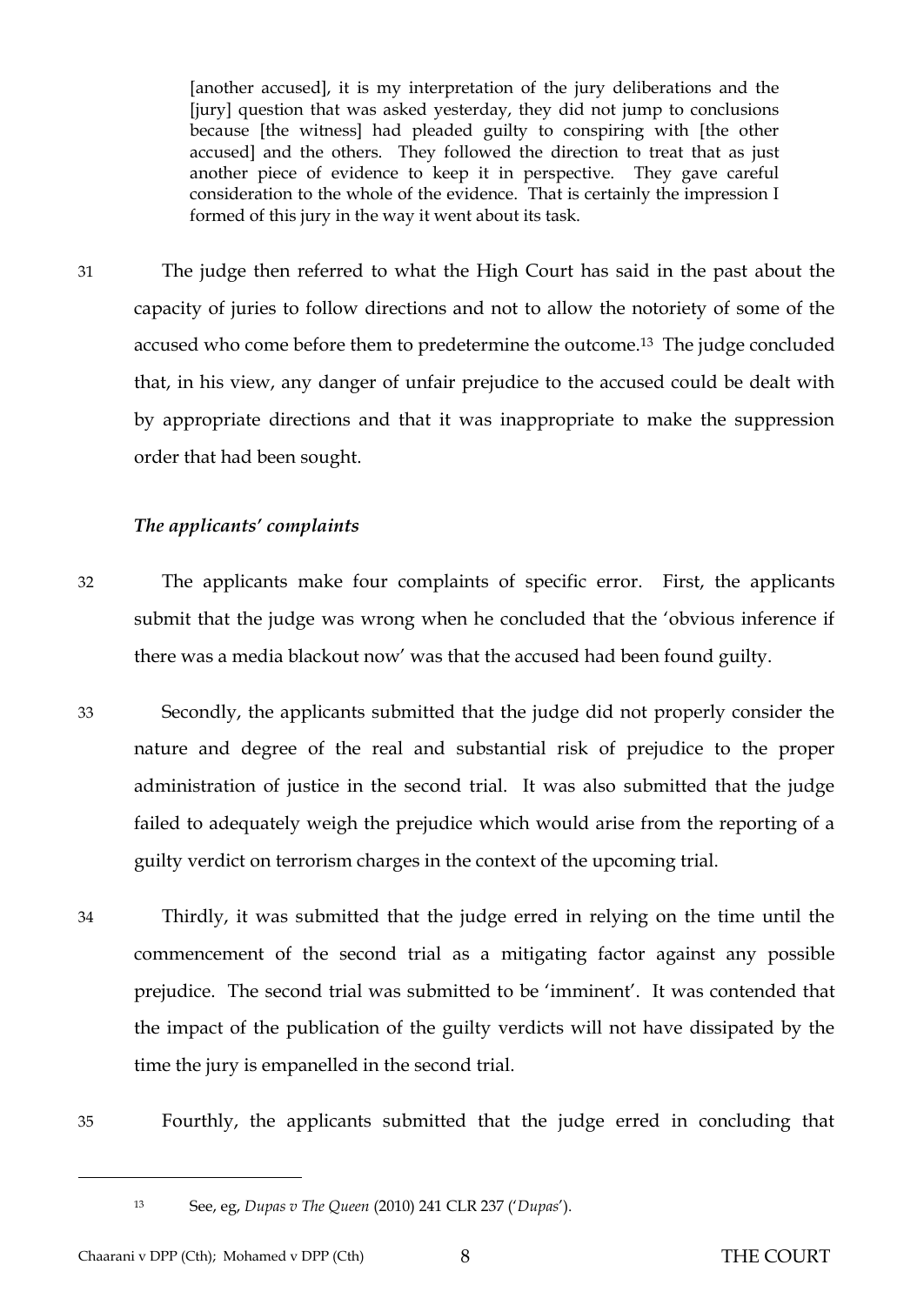appropriate jury directions made it inappropriate to grant a suppression order.

### *Analysis*

36 The discretion conferred by s 18(1) of the Open Courts Act is a judicial discretion. It follows, as counsel for the applicants conceded, that this application is governed by the principles applicable to appeals from the exercise of such discretions.<sup>14</sup>

37 Those principles apply whether the discretion is conferred by statute — as here — or by the common law, or is exercisable in the inherent jurisdiction of the Court. Absent complaint of specific error, the question is whether the decision arrived at in the exercise of the discretion was reasonably open to the judge in the circumstances of the case.15 Questions of that kind are routinely addressed by this Court in appeals from the exercise of the (judicial) sentencing discretion.<sup>16</sup>

38 The discretion under consideration here has the additional feature that it is not exercisable unless the court reaches a specified state of satisfaction. As noted before, the judge in this case could only make a suppression order

> if satisfied [that] the order [was] necessary to prevent a real and substantial risk of prejudice to the proper administration of justice that cannot be prevented by other reasonably available means.<sup>17</sup>

39 Because his Honour was not so satisfied, the discretionary power was not enlivened. As counsel for the applicants properly conceded, the question for this Court is not whether the judge's conclusion as to necessity was correct but whether it was reasonably open to the judge to reach the conclusion that he was not satisfied.<sup>18</sup> As already mentioned, the applicants identify what they say are specific errors but,

<sup>14</sup> See *House v The King* (1936) 55 CLR 499, 504–5; *Norbis v Norbis* (1986) 161 CLR 513, 517–8.

<sup>15</sup> *Nationwide News Pty Ltd v Farquharson* (2010) 28 VR 473, 475–6 [8]–[9] ('*Farquharson*').

<sup>16</sup> See, eg, *Clarkson v The Queen* (2011) 32 VR 361, 384 [89]; *DPP v Karazisis* (2010) 31 VR 634, 662– 3 [127].

 $17$  See [\[1\]](#page-2-0) and [\[13\]](#page-4-0) above.

<sup>18</sup> *Enfield City Corporation v Development Assessment Commission* (2000) 199 CLR 135, 150 [34], 158 [59]; *Federal Commissioner of Taxation v Linter Textiles Aust Ltd* (2005) 220 CLR 592, 659 [215]; cf *Malaysian Declaration Case* (2011) 244 CLR 144, 193 [106].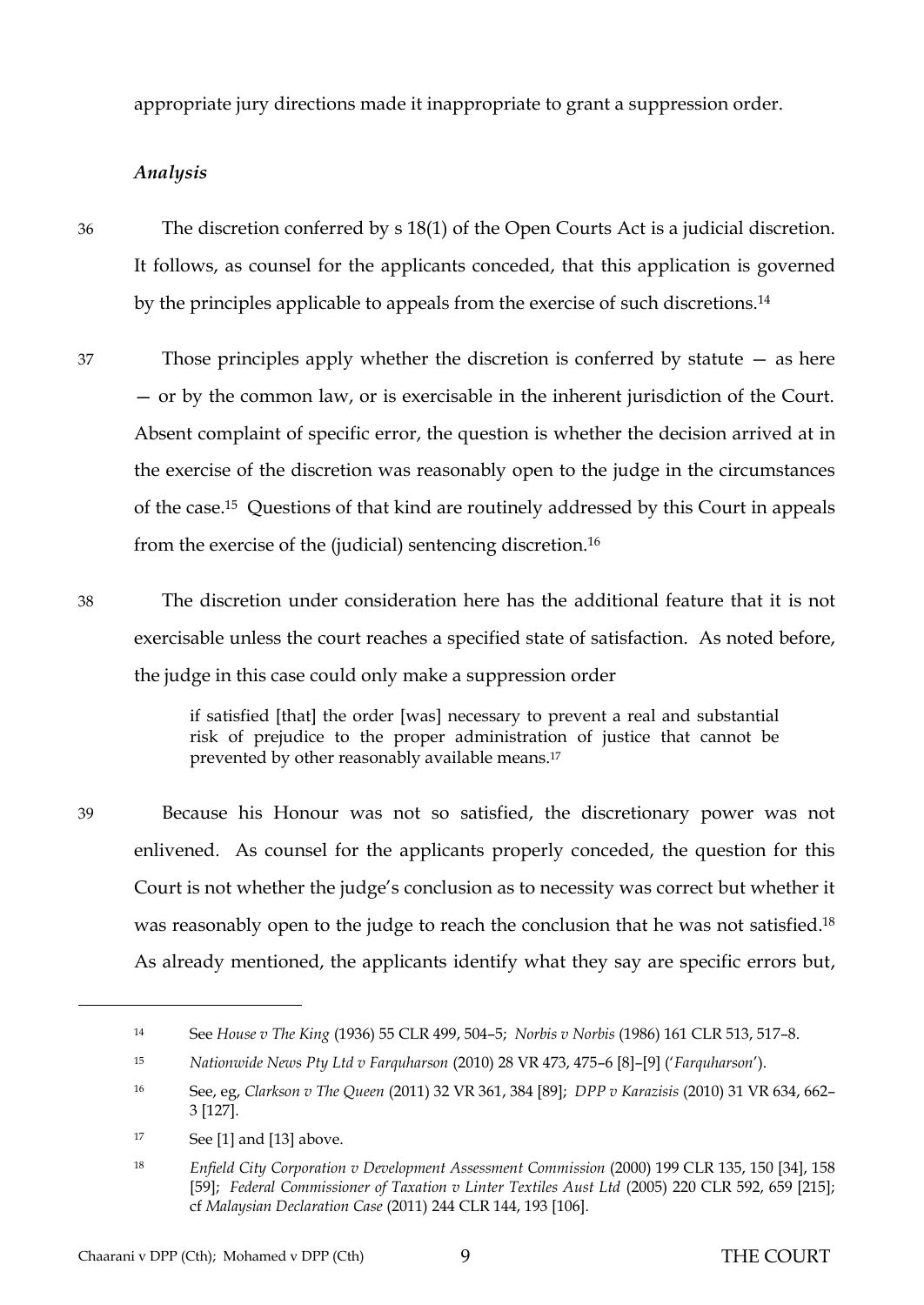in substance, they are challenging his Honour's conclusion.<sup>19</sup> They contend that, given the temporal proximity of the second trial and the factual connections between the two, the judge was bound to be satisfied that the necessity condition had been met. No other conclusion was reasonably open in the circumstances.

40 The guiding principles are clear. As McHugh J said in *John Fairfax & Sons Ltd v Police Tribunal of New South Wales*:

> The fundamental rule of the common law is that the administration of justice must take place in open court. A court can only depart from this rule when its observance would frustrate the administration of justice or some other public interest for whose protection Parliament has modified the open justice rule. The principle of open justice also requires that nothing should be done to discourage the making of fair and accurate reports of what occurs in the courtroom.<sup>20</sup>

41 There is an undoubted high public interest in the community knowing the outcome of criminal trials as and when those outcomes occur. Sections 17 and 18 of the Open Courts Act only permit a court to make an order of the kind sought by the applicants from the judge in circumstances where it is 'necessary to prevent a real and substantial risk of prejudice to the proper administration of justice that cannot be prevented by other reasonably available means'. As has been said before, the word 'necessary' imposes a high standard of satisfaction. The onus is on the applicant for a suppression order to persuade the court that the order is necessary not merely reasonable or desirable.<sup>21</sup>

42 There is no requirement in the Open Courts Act (or more generally) that *any* risk of prejudice to the possible administration of justice be prevented altogether. In enacting the Open Courts Act, Parliament struck a balance between open justice and the potential prejudice that may be caused by relevant publicity. The prevention of any risk is not the standard of satisfaction that must be reached. Jury directions, which have the capacity to mitigate risk, need to be considered. If appropriate

<sup>19</sup> As to specific error in arriving at an opinion, see *R v Connell; ex parte the Hetton Bellbird Collieries Ltd* (1944) 69 CLR 407, 432.

<sup>20</sup> (1986) 5 NSWLR 465, 476–7.

<sup>21</sup> See, eg, *DPP (Cth) v Brady* (2015) 252 A Crim R 50, 60 [59] (Hollingworth J).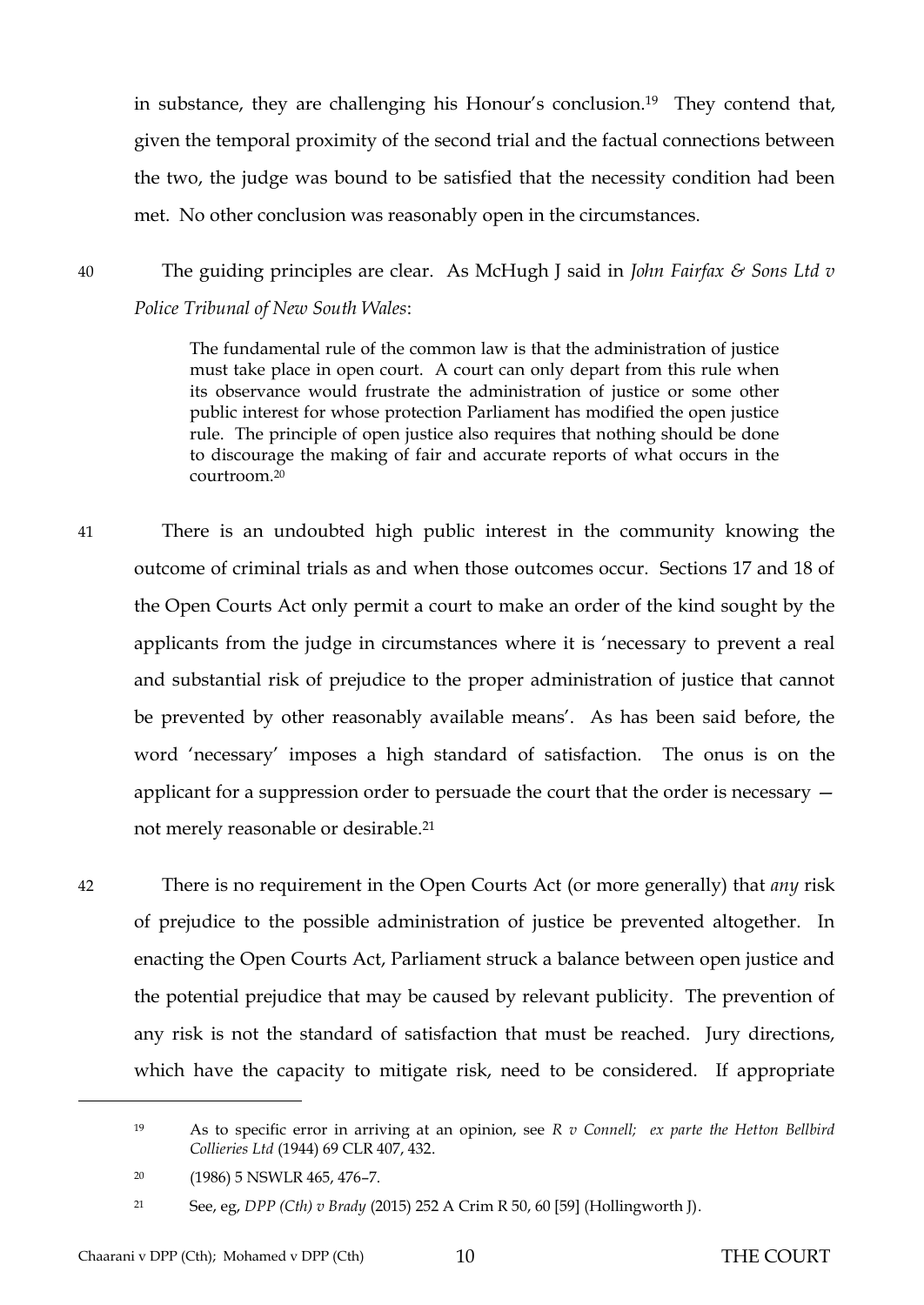directions can be given which will sufficiently ameliorate the risk, then that is the course that must be taken instead of the making of a suppression order. As was said by the High Court in *Dupas*:

The apprehended defect in the appellant's trial, namely unfair consequences of prejudice or prejudgement arising out of extensive adverse pre-trial publicity, was capable of being relieved against by the trial judge, in the conduct of the trial, by thorough and appropriate directions to the jury.<sup>22</sup>

- 43 We are not persuaded that the judge was bound to be satisfied as to the necessity of making an order. To the contrary, we think it was well open to his Honour to conclude that the necessity condition in s 18(1)(a) had not been made out. Had the question fallen to us to decide, we would have come to the same conclusion.
- 44 In relation to the likely efficacy of directions to a future jury, the applicants drew attention to the decision of this Court in *Farquharson*. In that case, the trial judge had granted a suppression order partly because, in his Honour's view, it was 'a case that strains the limits of judicial direction on sympathy and prejudice'. That was, however, an entirely different set of circumstances, as is apparent from what was said by Maxwell P (with whom Nettle JA agreed):

The risk of prejudice is most acute … if publication is to occur while the trial is under way. When his Honour said that the case 'strains the limits of judicial direction', I do not take him to have been doubting the assumption on which both trials and appeals are conducted – namely, that jurors are conscientious and attentive and comply (and can be expected to comply) with judicial directions. Rather, his Honour was simply acknowledging that jurors are human. A trial judge must necessarily make his or her own assessment, in the course of a highly charged trial, as to whether the directions he or she will give to the jury can be relied on to achieve their object. His Honour clearly felt some uncertainty about that question, in the highly-charged atmosphere of this trial.<sup>23</sup>

45 Nor is this a case where, in anticipation of a subsequent or 'back-to-back' trial, a suppression order was made at the commencement of the first trial, to operate until the conclusion of the second trial.24 If that had been the case, entirely different

<sup>22</sup> *Dupas* (2010) 241 CLR 237, 251 [38].

<sup>23</sup> *Farquharson* (2010) 28 VR 473, 477 [15].

<sup>24</sup> Cf *Nationwide News v Qaumi* (2016) 93 NSWLR 384.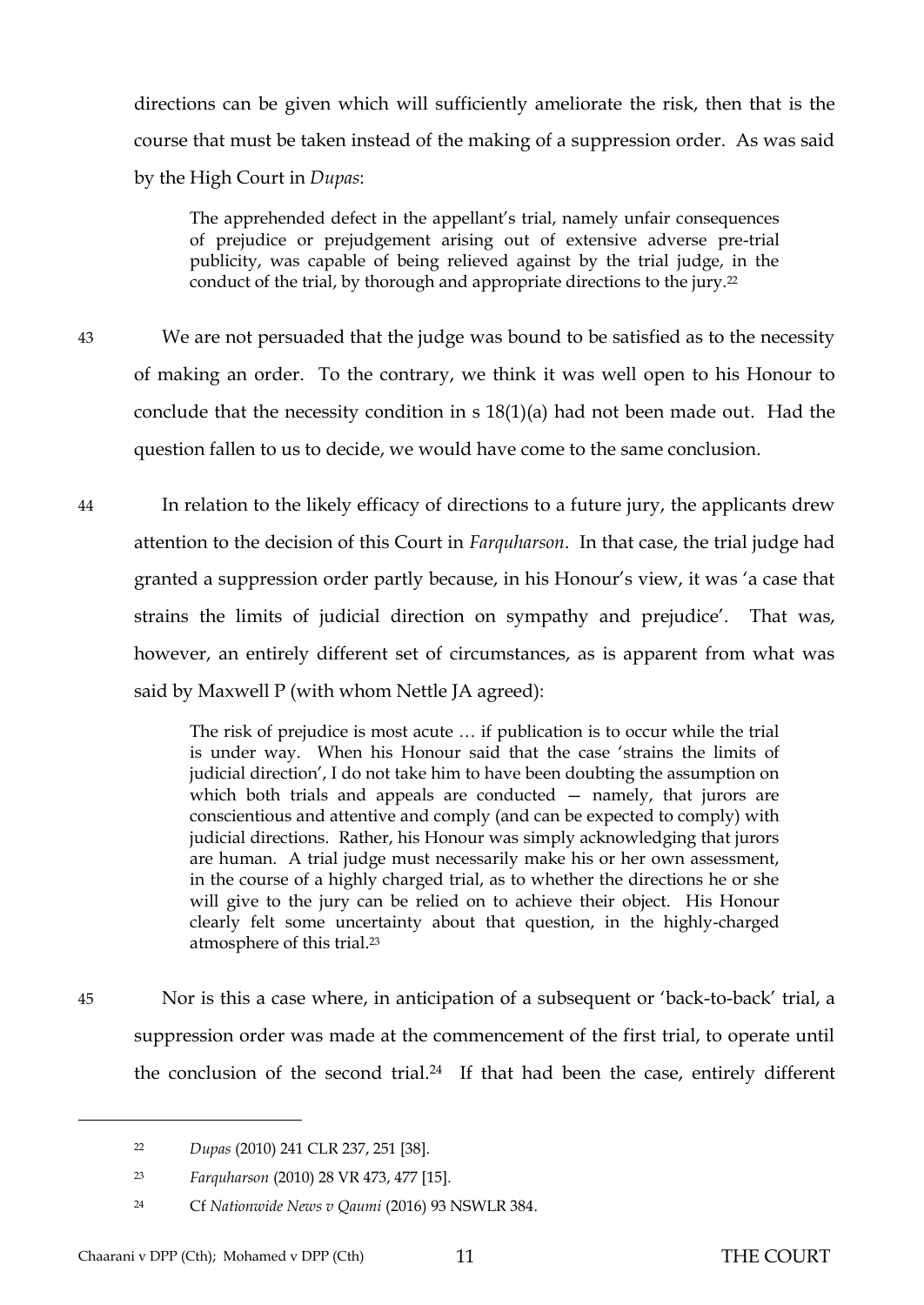considerations would arise. But here, the trial has been fully reported and that genie cannot be put back in the bottle. As the applicants' own evidence demonstrates, a cursory Google search of the applicants' names instantly reveals the subject-matter, evidence and submissions in the trial.

46 That the trial has been fully reported gives rise to a separate consideration, of real significance. It is that the non-publication of the verdicts in a much-publicised trial would be likely to undermine public confidence in the system of criminal justice. There being no scope for a public explanation to be given of the reason for the suppression, those who have been aware of the trial — as very many members of the Victorian community will have been — would be rightly concerned at being denied that information. After all, a jury's verdict is the embodiment  $-$  the expression  $-$  of community participation in criminal justice. Publication of verdicts is essential to the legitimacy of our system of jury trial.

- 47 Our conclusion on the present application says nothing, however, about what might be permitted to be published beyond the end of this year. Publication of an accused's prior convictions in close proximity to his or her trial is an obvious example of contempt of court. Counsel who appeared for the media respondents informed the Court that his clients fully understood their obligations in that respect. Moreover, while the judge was correct not to make any suppression order at this stage, that does not curtail the ability of the trial judge in the second trial to make whatever non-publication orders are necessary to protect the administration of justice in that trial, as the time for empanelment of a jury approaches.
- 48 The applicants make complaint that the judge did not engage in a detailed analysis of the similarities and overlaps between the first and second trials. There is nothing in this complaint. The judge expeditiously delivered appropriately brief ex tempore reasons for judgment. There is no basis for concluding that the judge did not have at the forefront of his mind the necessary matters needed to be analysed in order to determine whether or not to grant the suppression orders sought.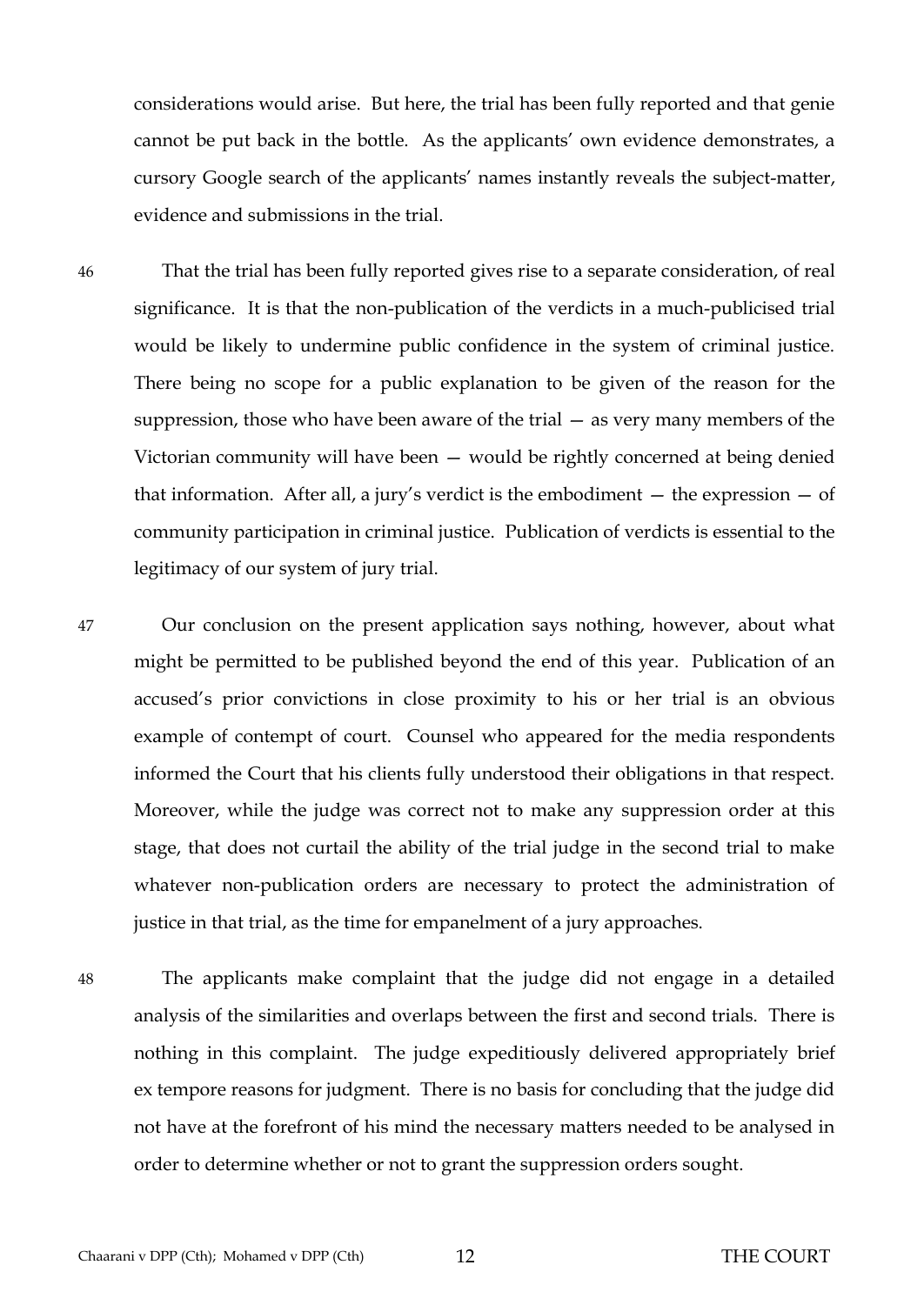- 49 It is unnecessary to consider whether as the judge suggested the cessation of the reporting of the first trial during deliberations would give rise to an inference that the applicants had been convicted. The correctness or otherwise of that proposition was (and is) not determinative of the applicants' applications. What is determinative is the fundamental importance of the open justice principle, coupled with the lack of a proven necessity for the making of suppression orders. As we have said, the subject matter of the first trial is already in the public domain; the second trial is at least a matter of months away; and it will occur in circumstances where the trial judge in that case has the capacity to give appropriate directions both to the jury panel and to the jury ultimately empanelled.
- 50 Finally, while the second trial is currently listed to start on 20 January 2019, one cannot be sure at this stage when a jury will be empanelled. The length of pre-trial argument is often difficult to estimate.

#### *Conclusion*

51 We would refuse leave to appeal. The decision of the judge is not attended with sufficient doubt to justify a grant of leave.

- - -